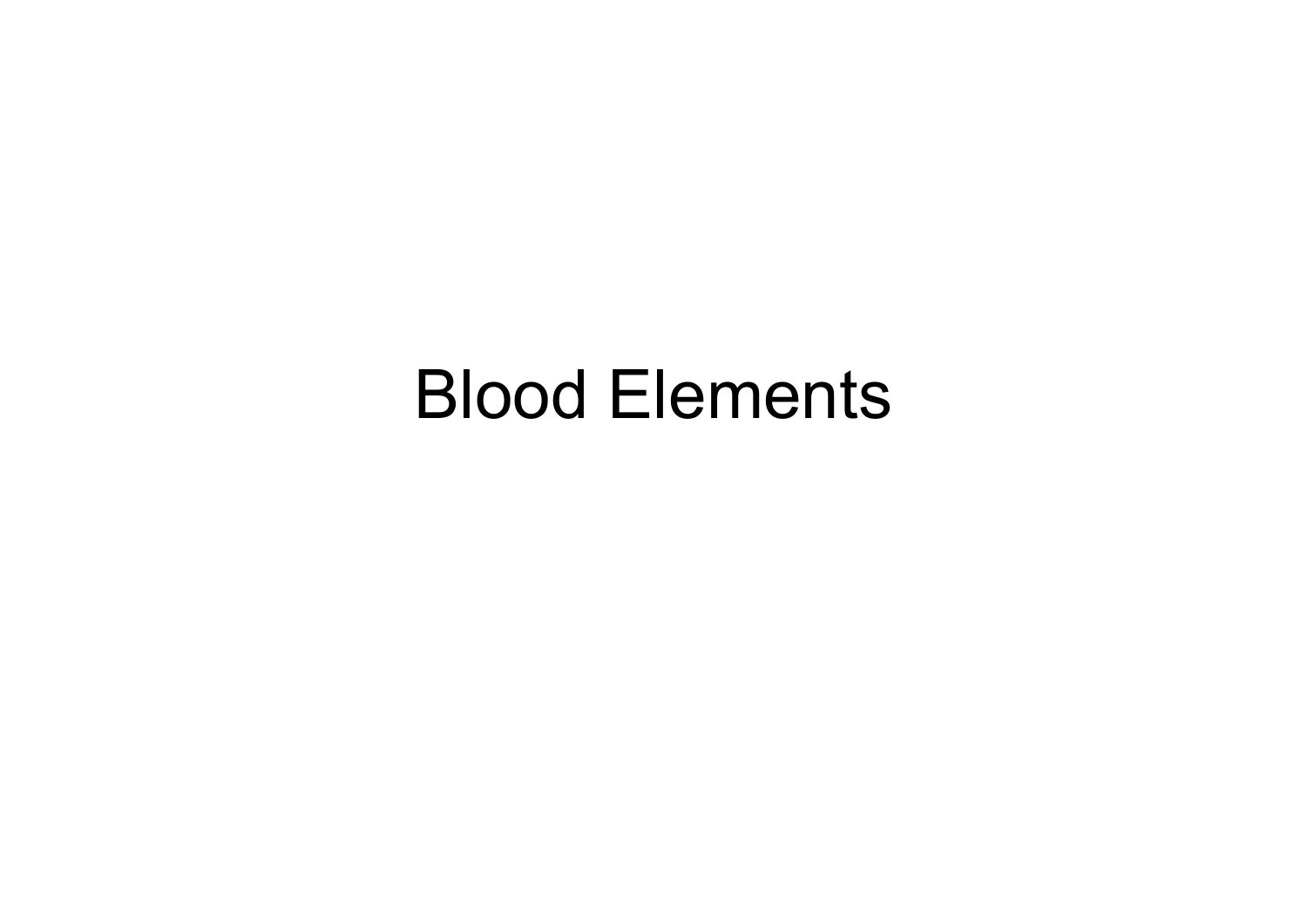## Lecture Objectives

- List blood components.
- •Classify formed elements of blood.
- • Discuss the scientific basis of the above classification.
- • Describe the basic structure of erythrocytes and criteria of their identification.
- • List the components of cellular granulocytes.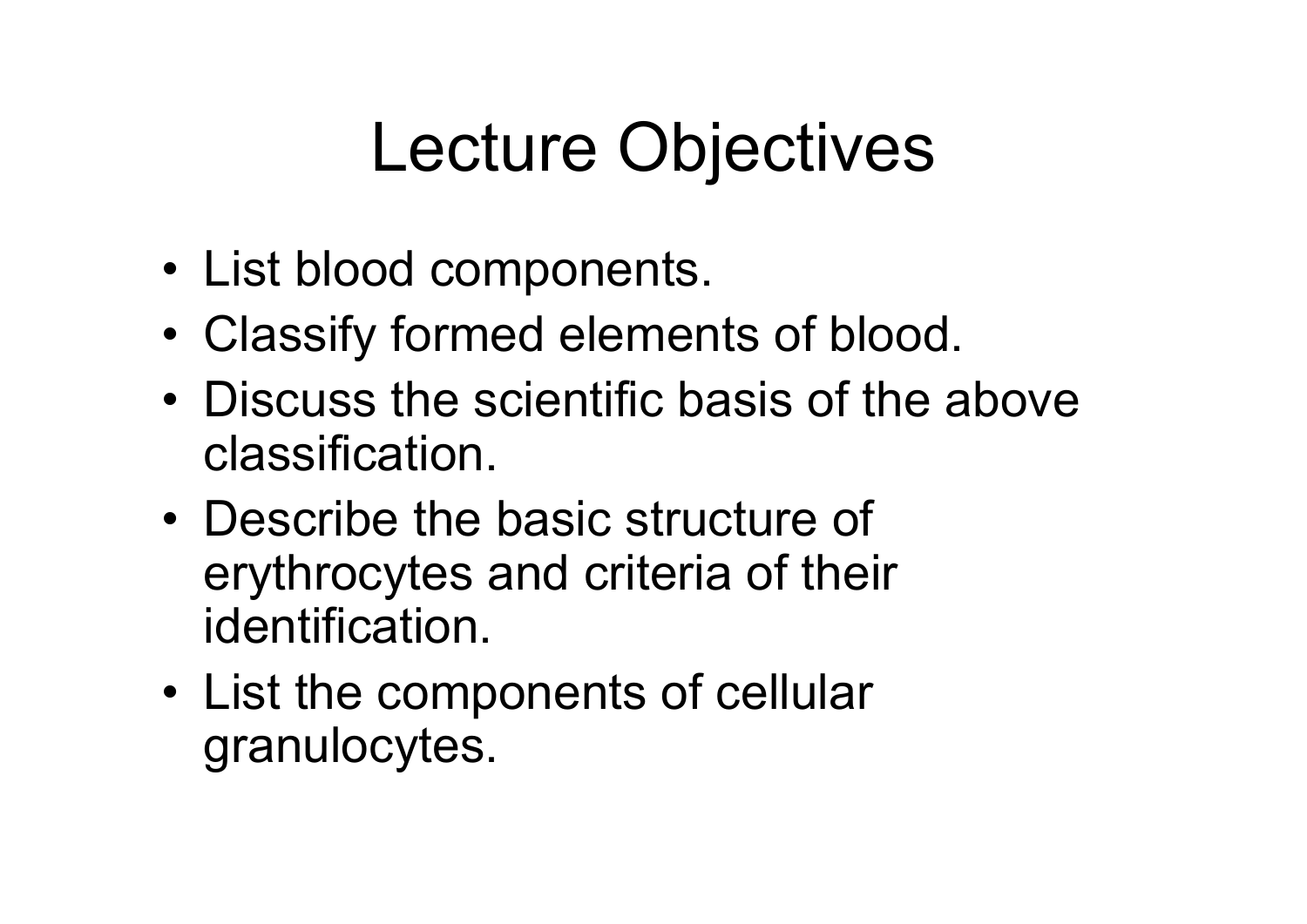## Blood: Functions

- Liquid connective tissue
- •3 general functions
- 1. Transportation
	- Gases, nutrients, hormones, waste products
- 2. Regulation
	- pH, body temperature, osmotic pressure
- 3. Protection
	- Clotting, white blood cells, proteins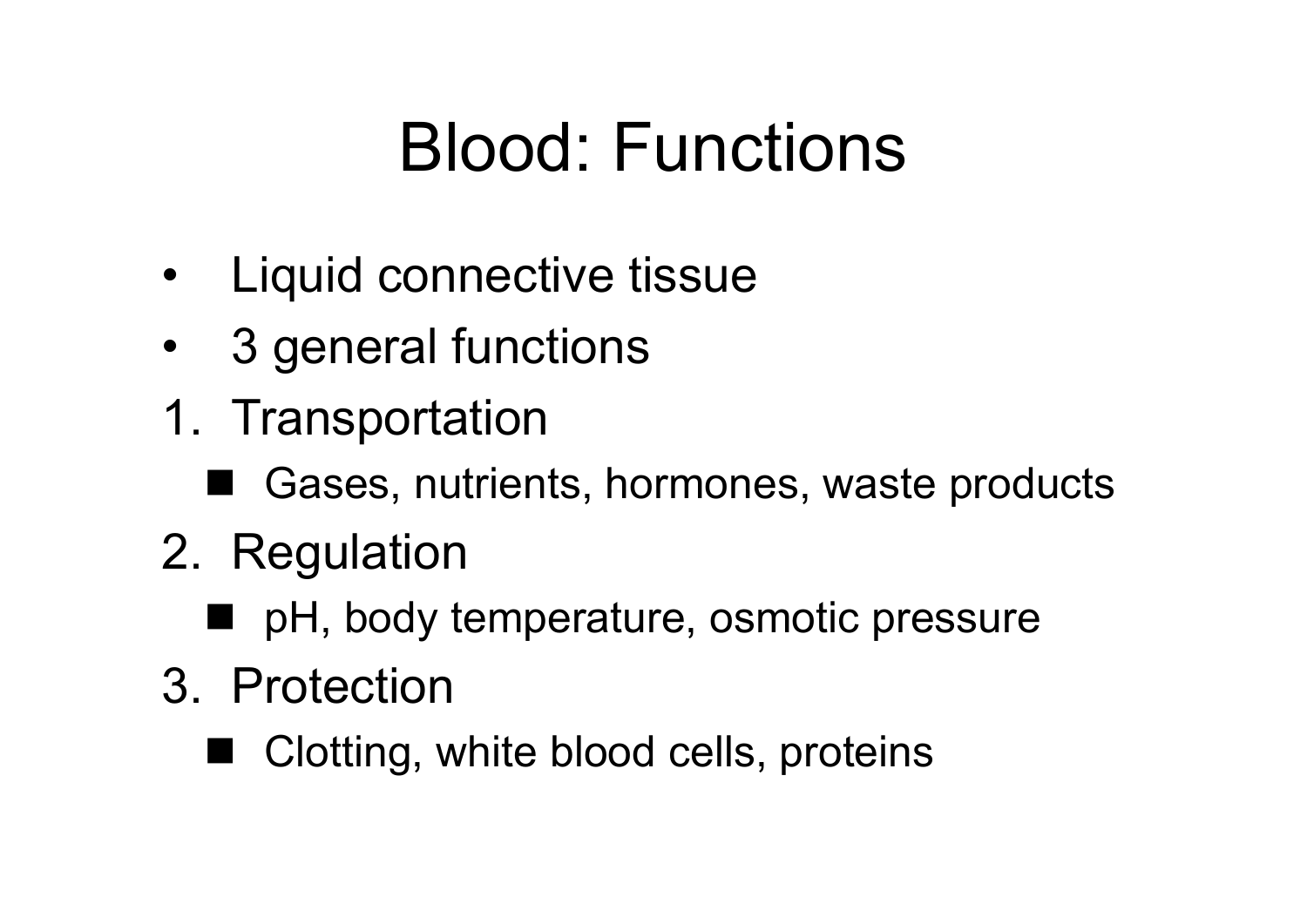## Components of Blood

- – Blood plasma – water liquid extracellular matrix
	- 91.5% water, 8.5% solutes (primarily proteins)
	- Hepatocytes synthesize most plasma proteins Albumins, fibrinogen, antibodies
	- Other solutes include electrolytes, nutrients, enzymes, hormones, gases and waste products
- – Formed elements – cells and cell fragments
	- Erythrocytes (Red blood cells (RBCs))
	- Leukocytes (White blood cells (WBCs))
	- Platelets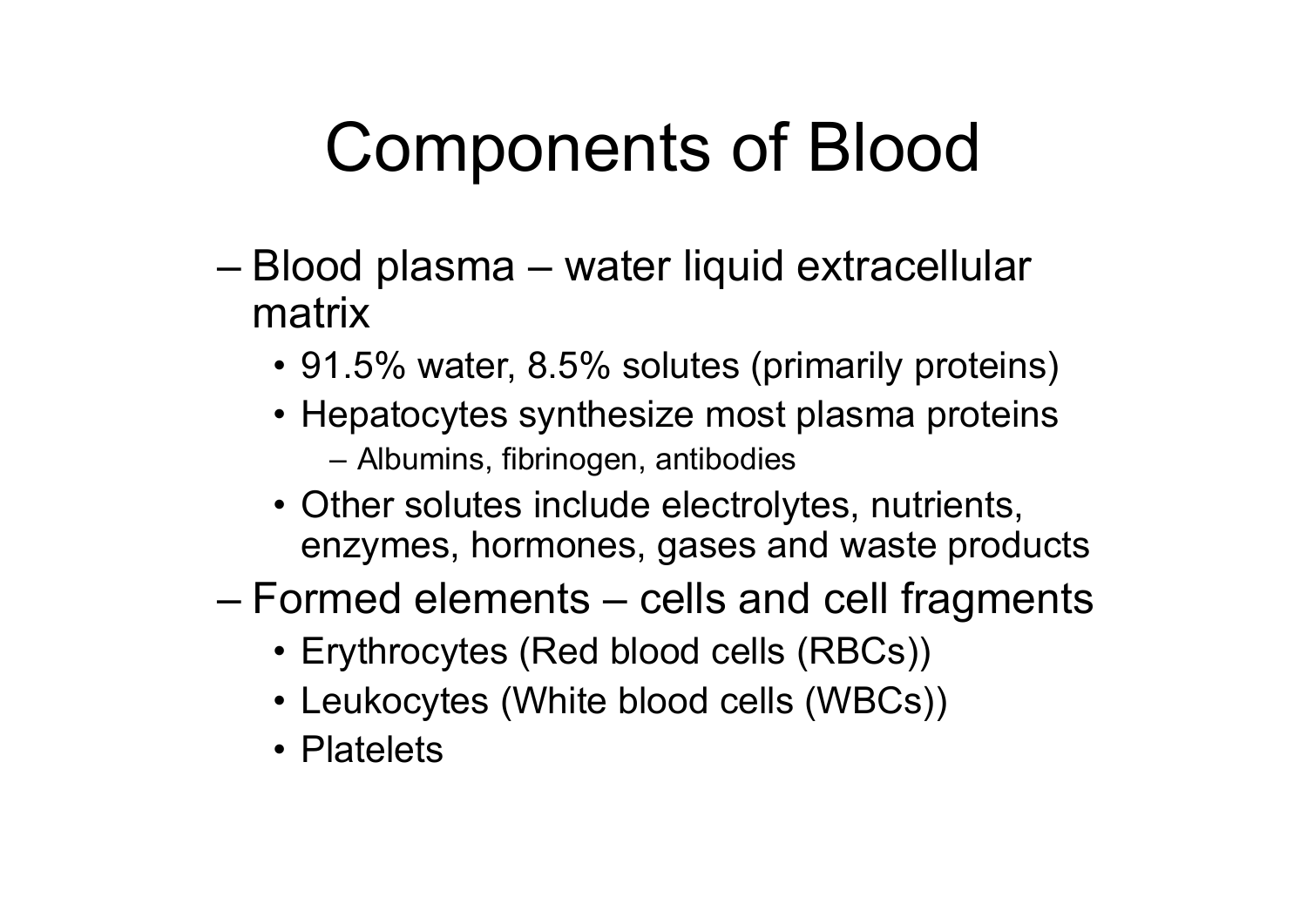

Figure 19.01b Tortora - PAP 12/e<br>Copyright @ John Wiley and Sons, Inc. All rights reserved.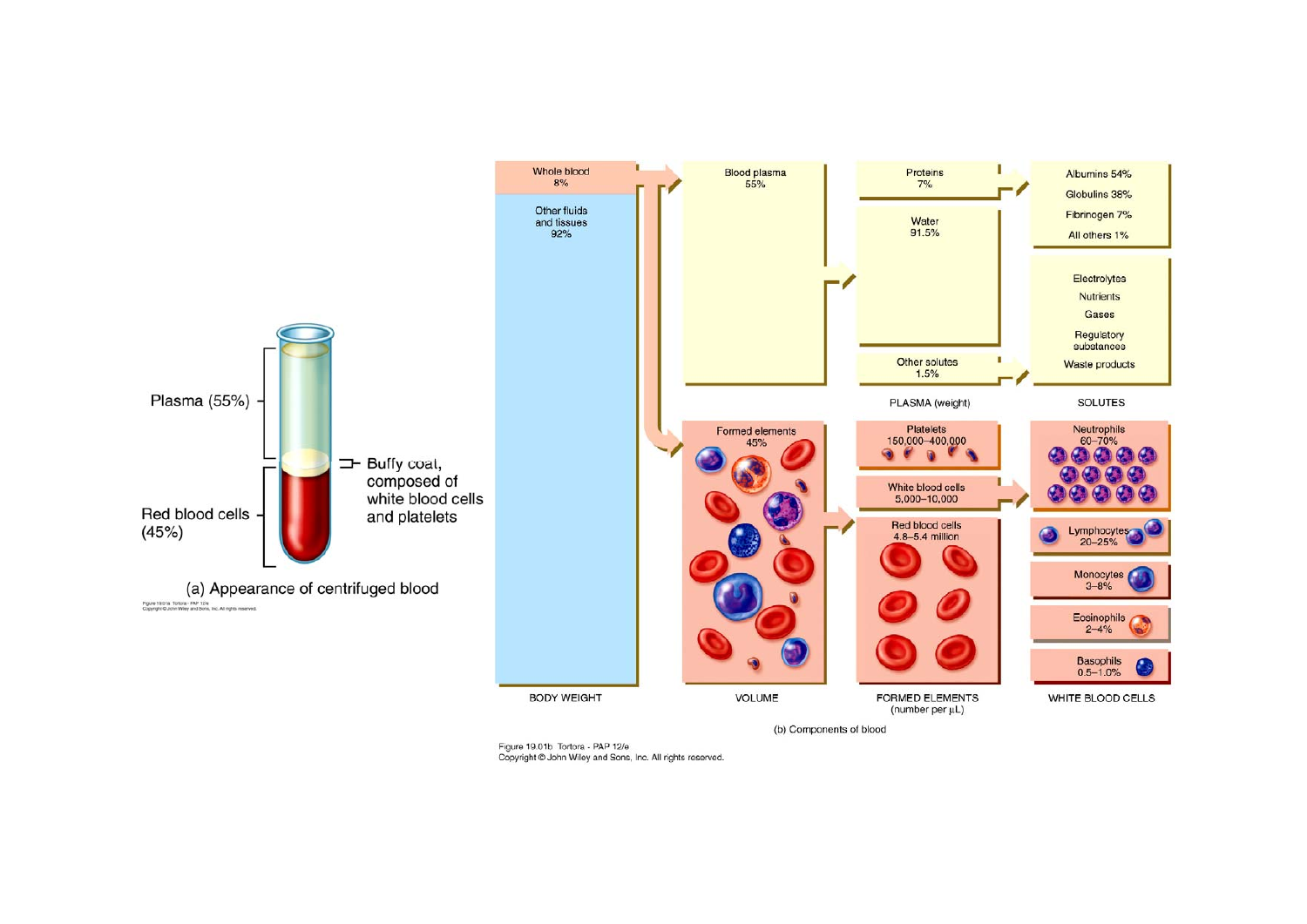## Formation and Destruction of RBC's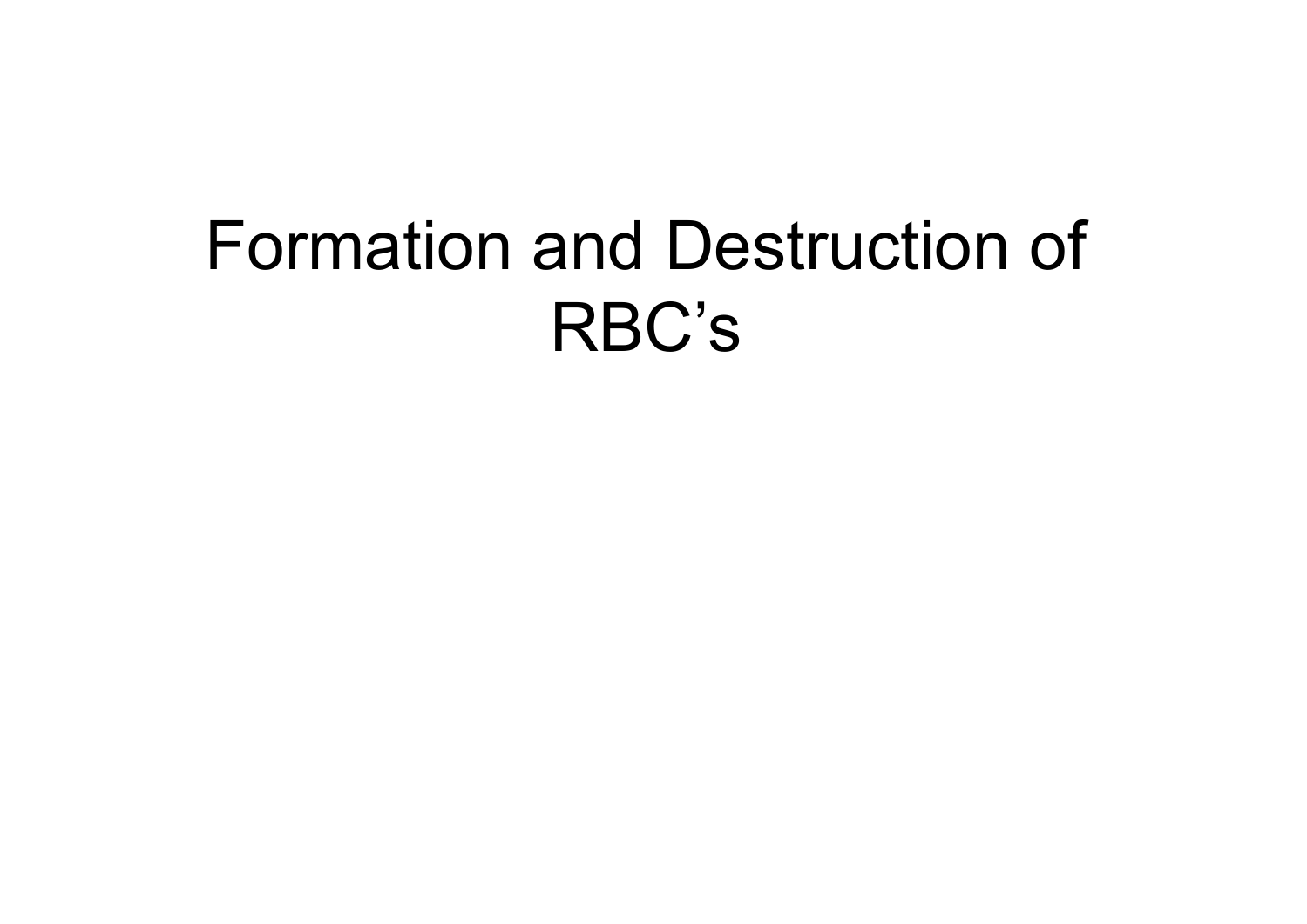## Red Blood Cells/ Erythrocytes

- Normal concentration in blood 3.9-5.5 million/µL in women and 4.1-6 million/µL in men
- $\bullet$  Contain oxygen-carrying protein hemoglobin, which accounts for their acidophilia
- Production = destruction with at least 2 million new RBCs per second
- Biconcave disc increases surface area
	- 7.5 µm in diameter
	- 2.6 µm thick at rim and 0.8 µm thick in center
- Strong, flexible plasma membrane
- $\bullet$  Glycolipids in plasma membrane responsible for ABO and Rh blood groups
- Lack nucleus and other organelles
	- No mitochondria doesn't use oxygen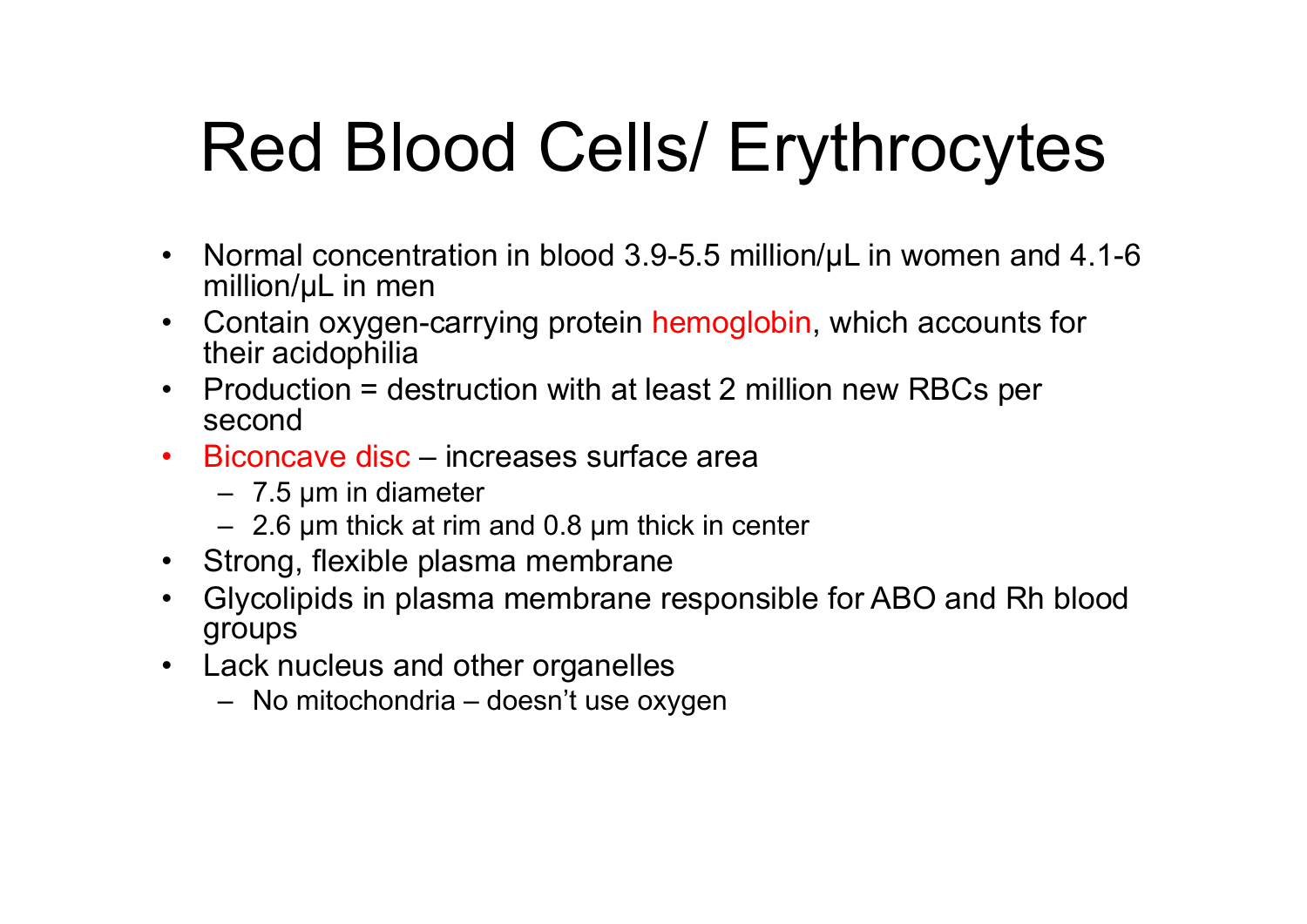## Hemoglobin

- Globin 4 polypeptide chains
- Heme in each of 4 chains
- Iron ion can combine reversibly with one oxygen molecule
- Also transports 23% of total carbon dioxide
	- Combines with amino acids of globin
- Hemoglobin combine reversibly with O 2 (oxyhemoglobin) and CO 2 (carbaminohemoglobin)
- Hemoglobin combine irreversibly with carbon monoxide (carboxyhemoglobin) causes a reduced capacity to transport O 2
- Nitric oxide (NO) binds to hemoglobin
	- Releases NO causing vasodilatation to improve blood flow and oxygen delivery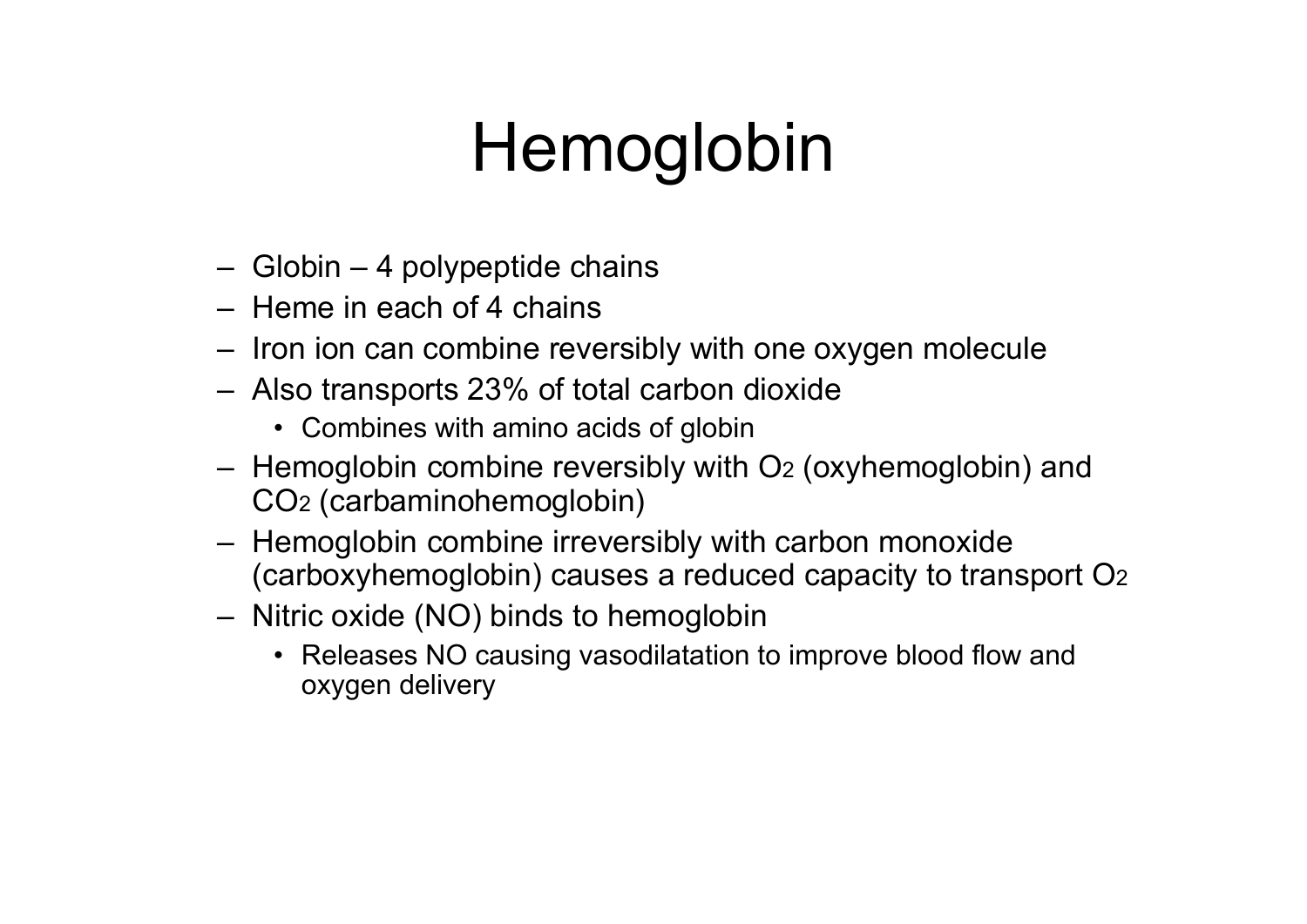# Shapes of RBC and Hemoglobin



Figure 19.04 Tortora - PAP 12/e Copyright © John Wiley and Sons, Inc. All rights reserved.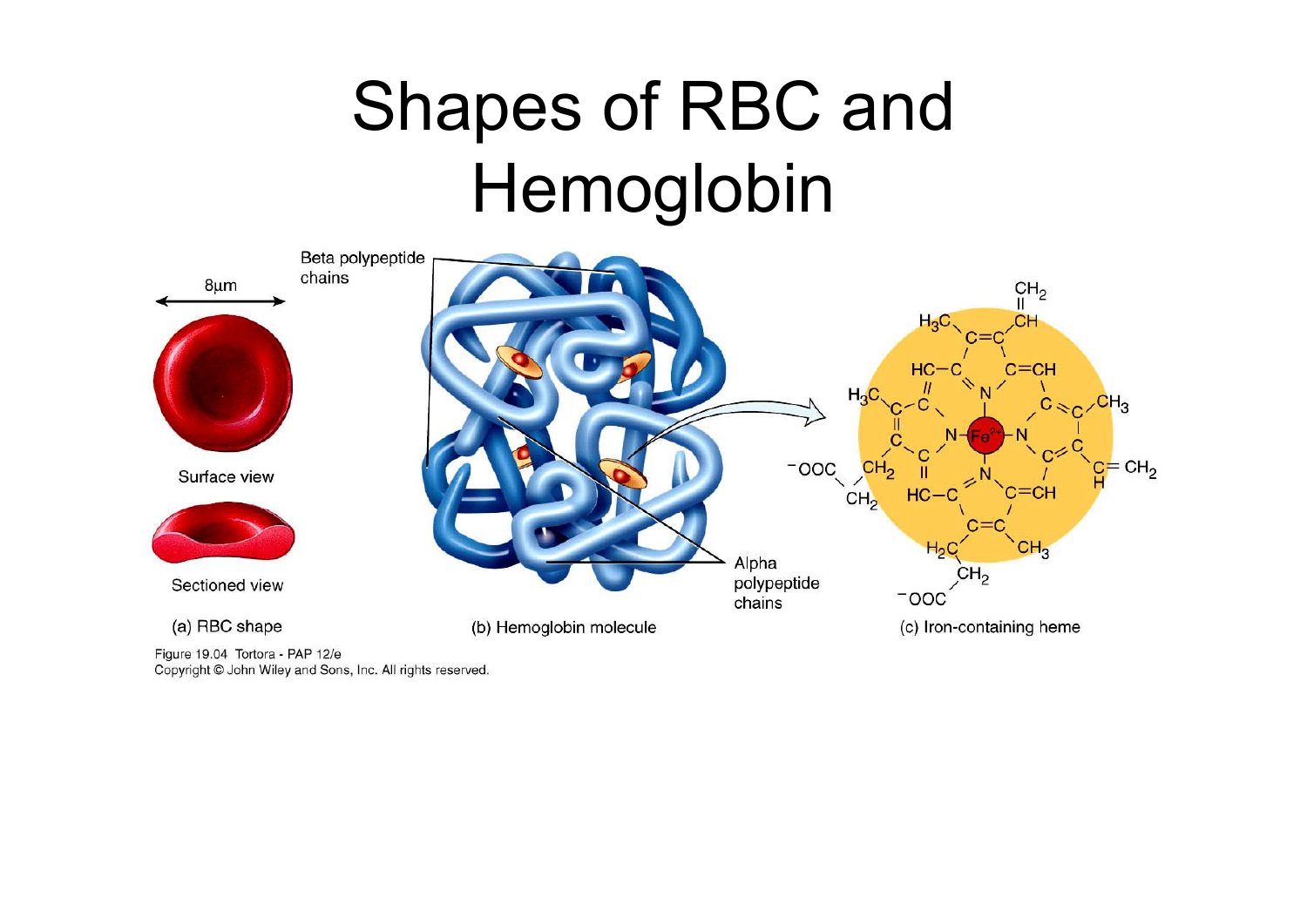## RBC life cycle

- –Starts in red bone marrow with proerythroblast
- Cell near the end of development ejects nucleus and becomes a reticulocyte and released into blood stream
	- Contain residual ribosomal RNA, which is precipitated and stained by some dyes (eg, brilliant cresyl blue)
		- Appear like few granules or net like structure in the cytoplasm
	- Normally constitute about 1% of total circulating erythrocytes
		- Increase number of reticulocyte may reflect increase demand for O<sub>2</sub>
	- Develop into mature RBC within 1-2 days and loose its mitochondria, ribosomes and many cytoplasmic enzymes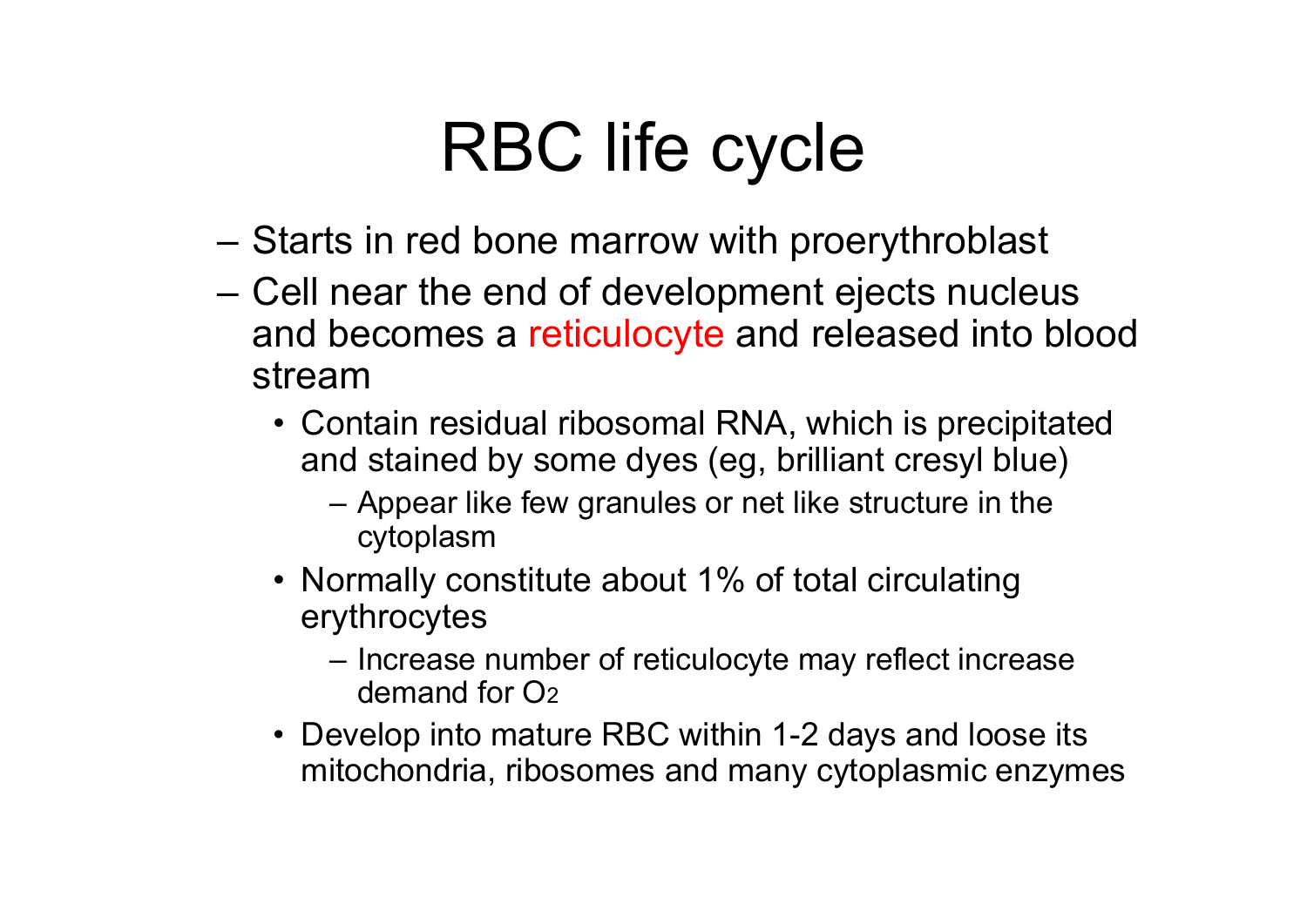## RBC life cycle

- Live only about 120 days
- Cannot synthesize new components no nucleus
- Ruptured red blood cells removed from circulation and destroyed by fixed phagocytic macrophages in spleen and liver
- Breakdown products recycled
	- Globin's amino acids reused
	- Iron reused
	- Non-iron heme ends as yellow pigment urobilin in urine or brown pigment stercobilin in feces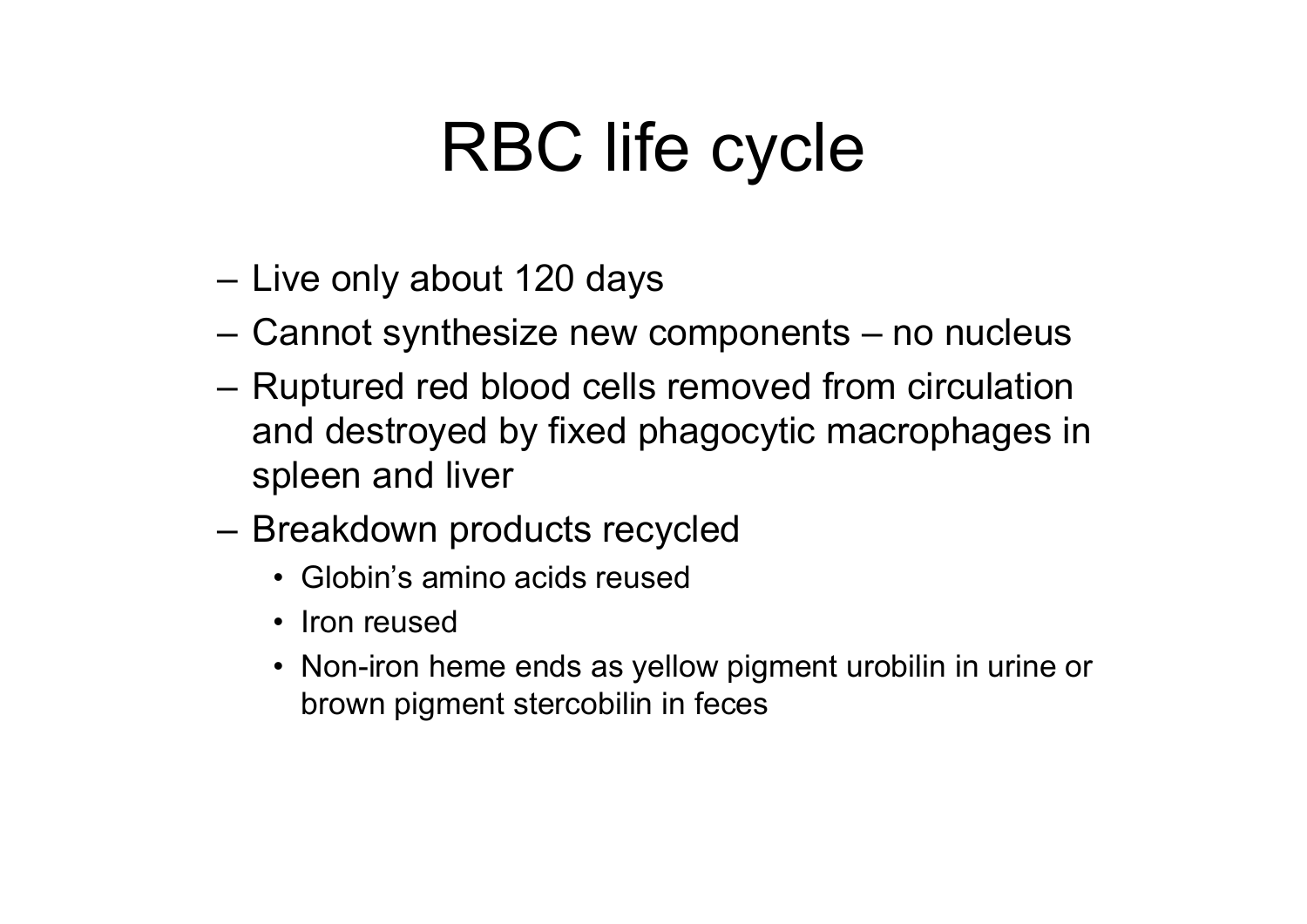## White Blood Cells/ Leukocytes

- Have nuclei
- Do not contain hemoglobin
- Spherical shape in blood plasma
- 6000-10000 leukocytes/µL
- Granular or agranular based on staining highlighting large conspicuous granules
- Granulocytes (polymorphonuclear leukocytes) –Neutrophils, eosinophils, basophils
- Agranulocytes (mononuclear leukocytes)
	- Lymphocytes and monocytes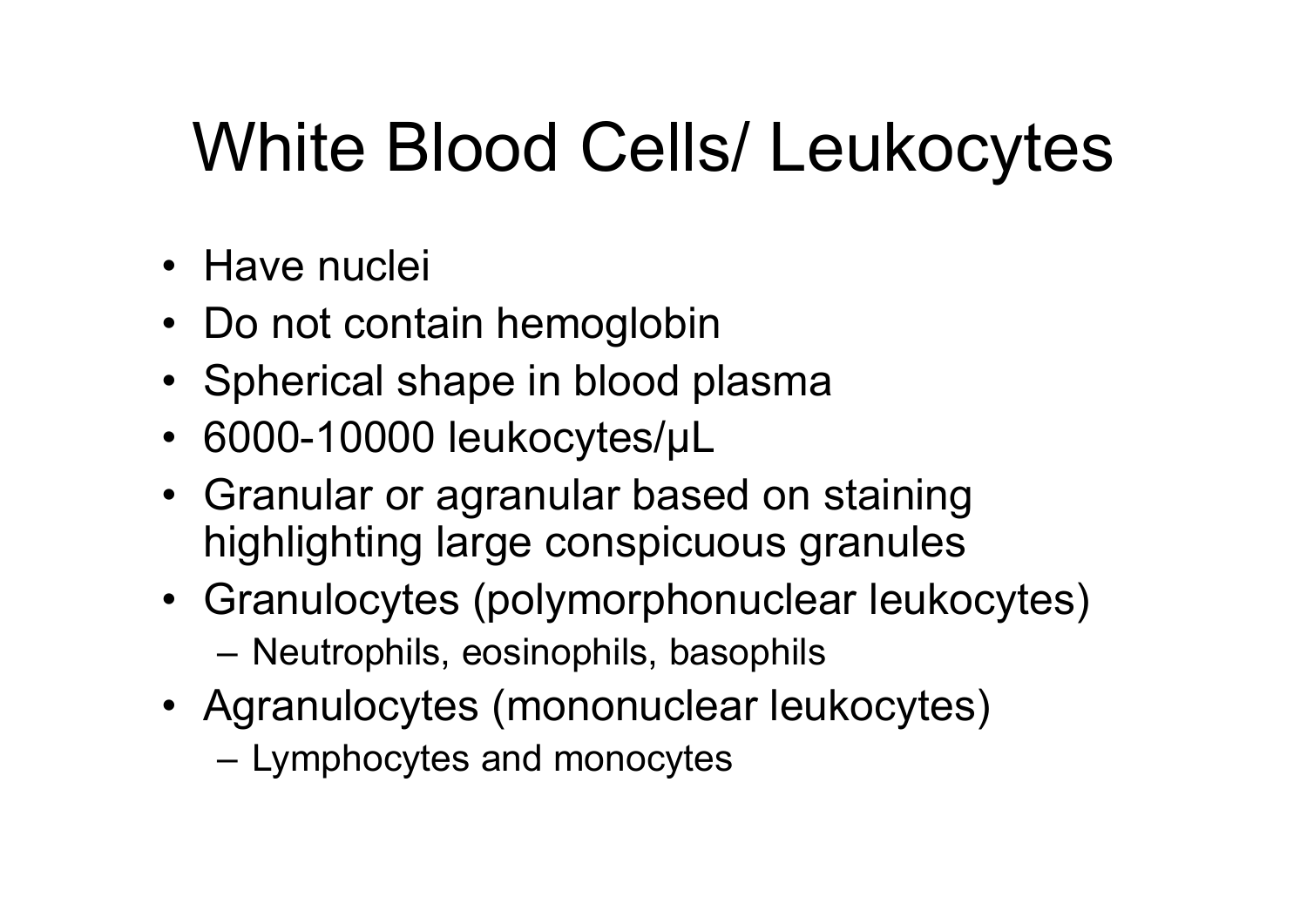### Types of White Blood Cells







(a) Eosinophil Figure 19.07a Tortora - PAP 12/e<br>Copyright © John Wiley and Sons, Inc. All rights reserved

(b) Basophil Figure 19.07b Tortora - PAP 12/e<br>Copyright © John Wiley and Sons, Inc. All rights reserved.

(c) Neutrophil Figure 19.07c Tortora - PAP 12/e<br>Copyright © John Wiley and Sons, Inc. All rights reserved.



(d) Lymphocyte Figure 19.07d Tortora - PAP 12/e<br>Copyright © John Wiley and Sons, Inc. All rights reserved.



(e) Monocyte Figure 19.07e Tortora - PAP 12/e<br>Copyright © John Wiley and Sons, Inc. All rights reserved.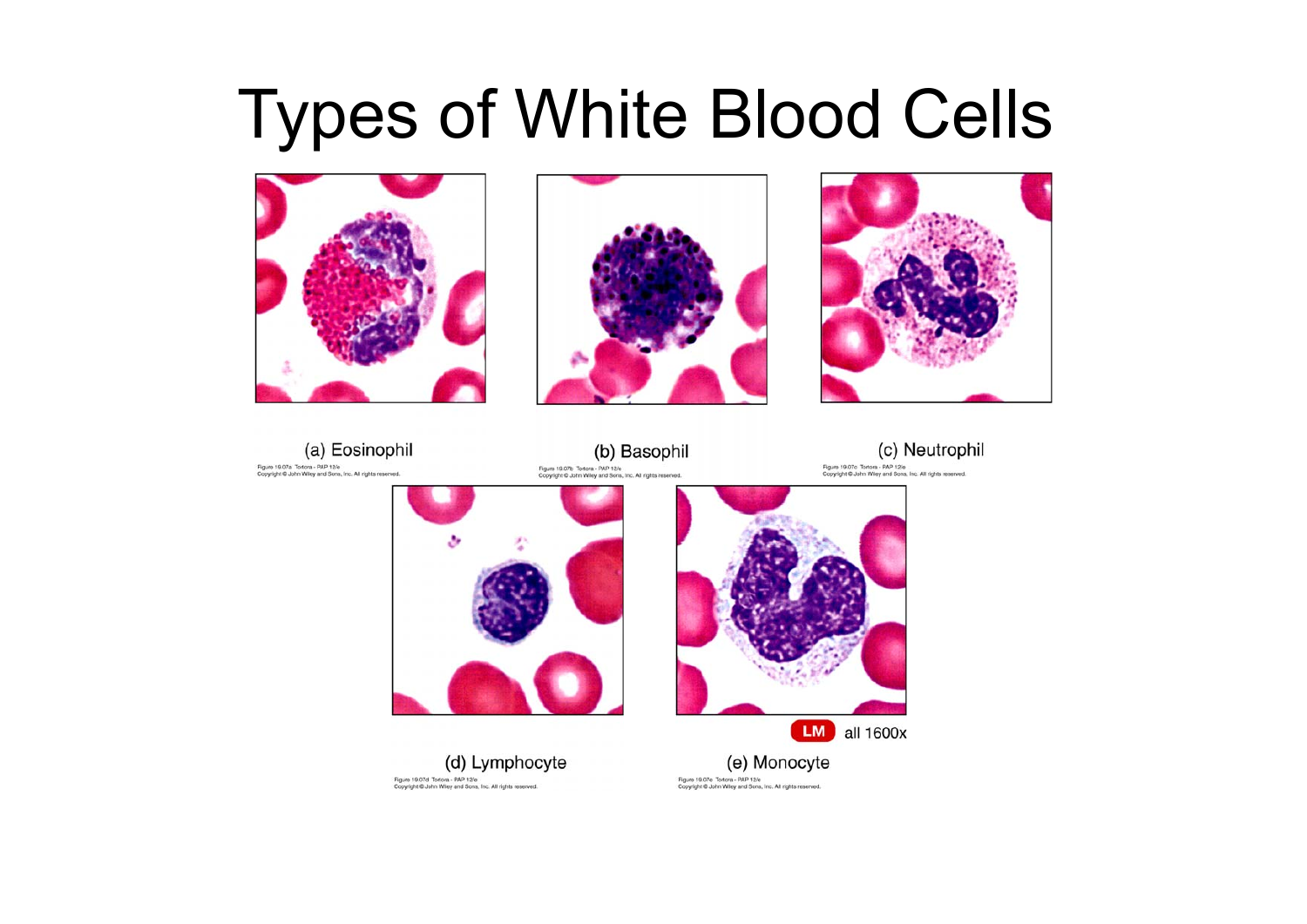### Functions of WBCs

- –Usually live a few days
- – Except for lymphocytes – live for months or years
- Far less numerous than RBCs
- – Leukocytosis is a normal protective response to invaders, strenuous exercise, anesthesia and surgery
- –Leukopenia is never beneficial
- – General function to combat invaders by phagocytosis or immune responses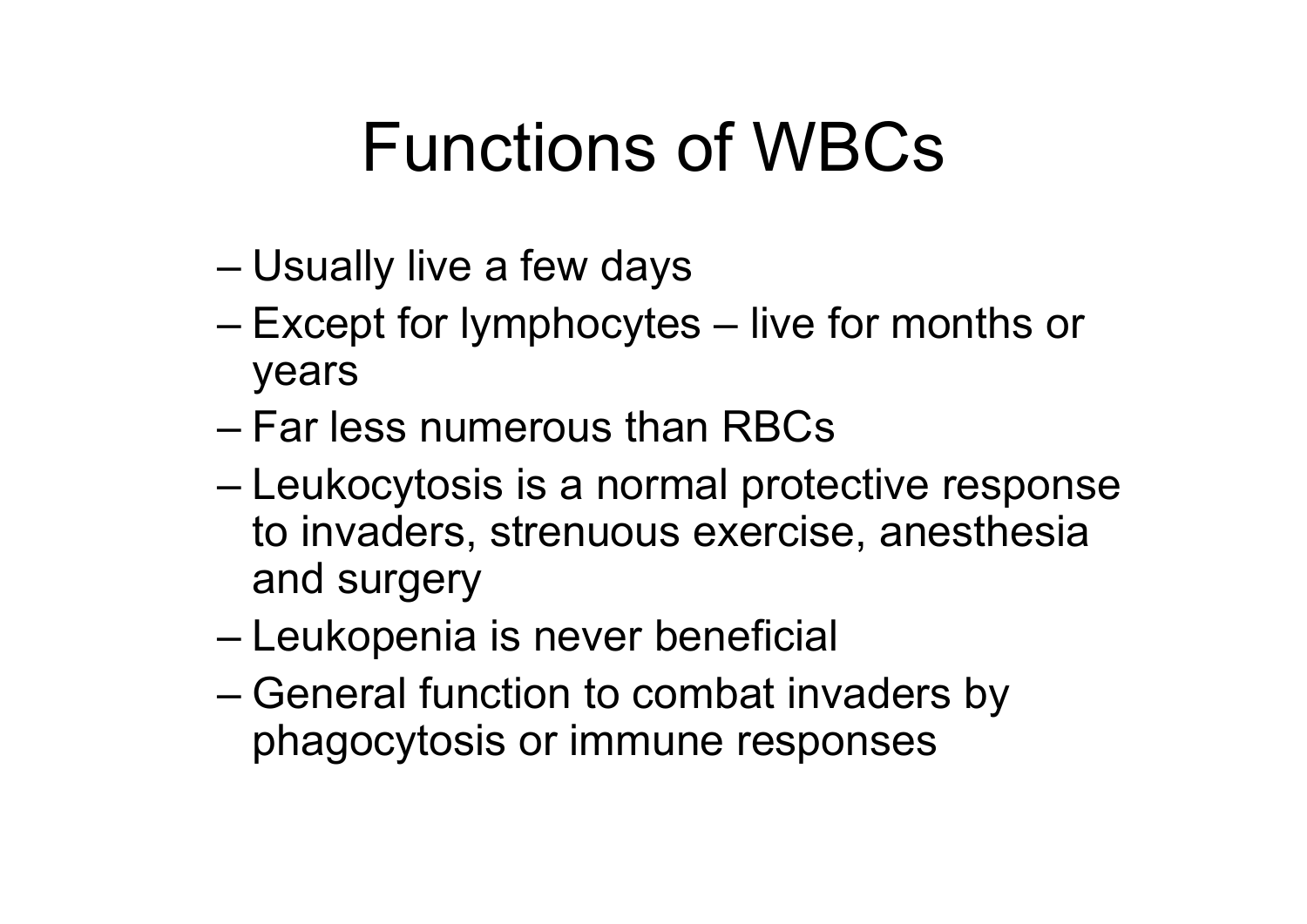## **Granulocytes**

- Have two types of granules
	- – Specific granules
		- Bind neutral, basic, or acidic components of dye mixture
		- Have specific functions
	- Azurophilic granules
		- Stain purple and are lysosomes
- Have nuclei with two or more lobes
- Include neutrophils, eosinophils, basophils
- Nondividing terminal cells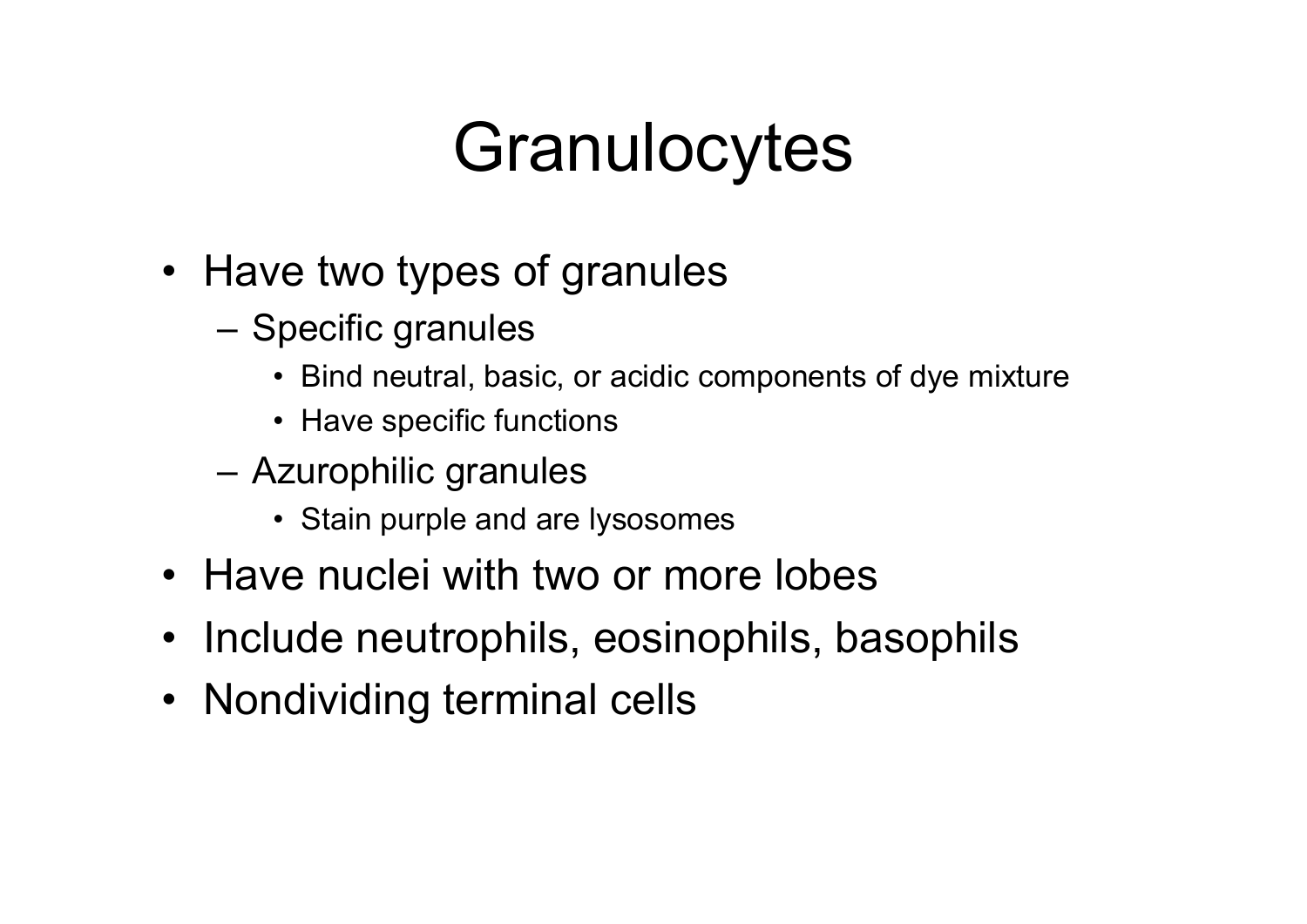### Agranulocytes

- •Don't have specific granules
- • Contain azurophilic granules that bind azure dyes
- The nucleus is round or indented
- Include lymphocytes and monocytes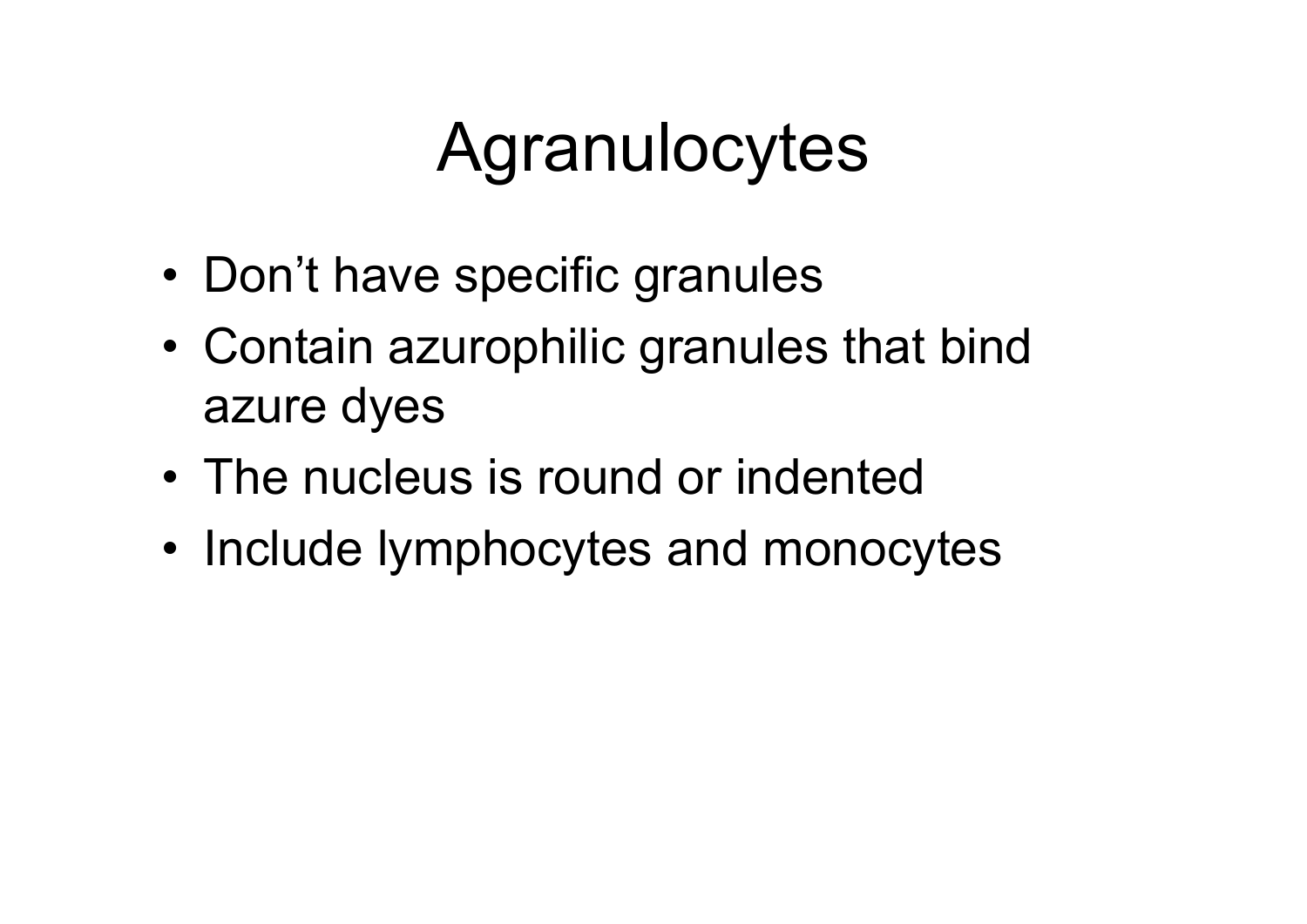# Emigration of WBCs

- $\bullet$  Many WBCs leave the bloodstream
- Emigration (formerly diapedesis)
- $\bullet$ Roll along endothelium
- Stick to and then squeeze between endothelial cells
- • Precise signals vary for different types of WBCs
- WBCs are spherical, non motile cells, but they are capable of becoming flattened and motile outside blood



Figure 19.08 Tortora - PAP 12/e Copyright © John Wiley and Sons, Inc. All rights reserved.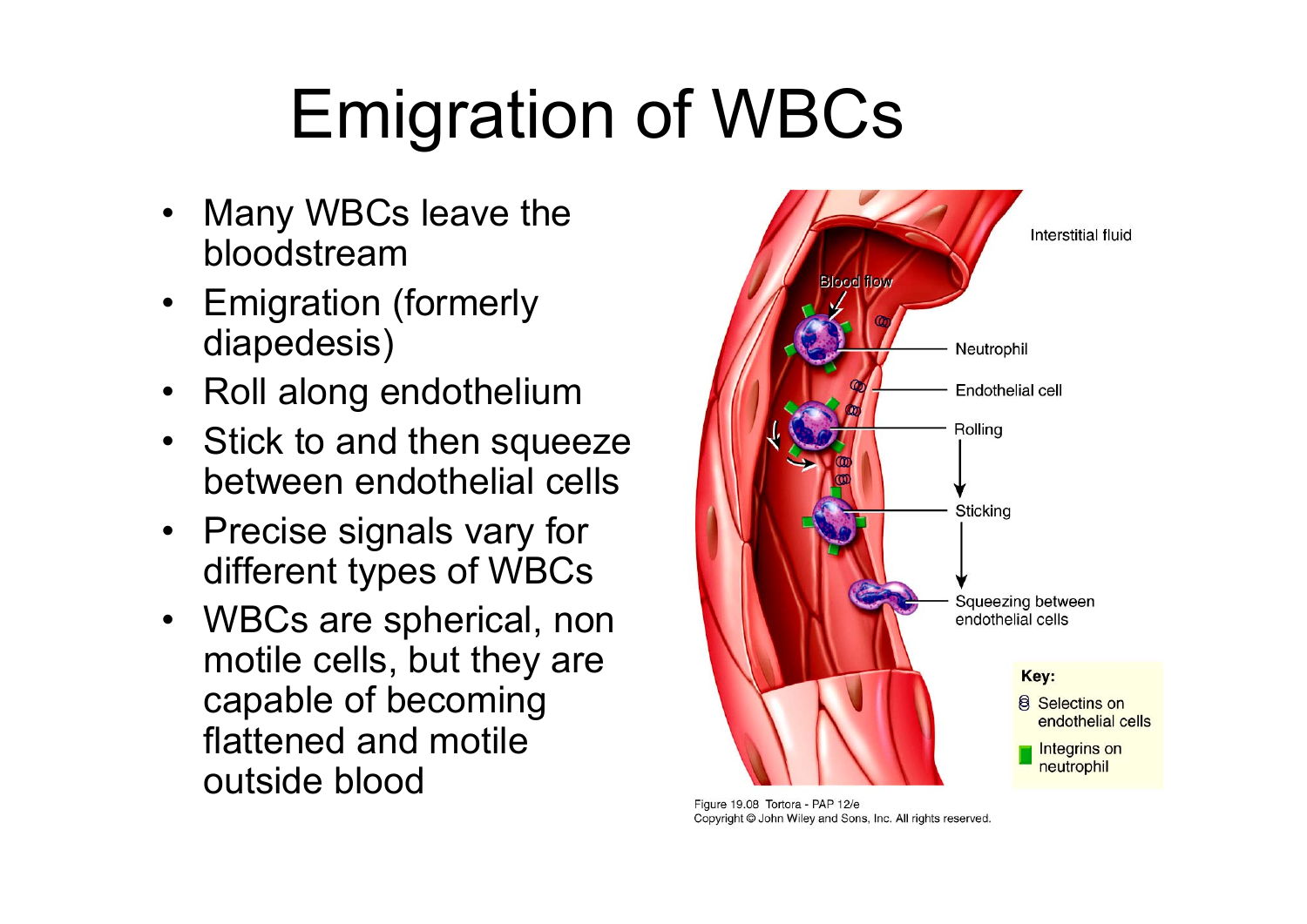## **Neutrophils**

- $\bullet$  Constitute 60-70% of circulating leukocytes
- • 12-14µm in diameter (in blood smear)
- $\bullet$  Nucleus consisting of 2-5 (usually 3) lobes connected by fine threads of chromatin
- Specific granules more abundant
- • Cytoplasm contain glycogen for energy production
- $\bullet$  Short lived cells with half life 6- 7 h in blood and 1-4 days in CT
- •are active phagocytes





(c) Neutrophil Figure 19.07c Tortora - PAP 12/e<br>Copyright © John Wiley and Sons, Inc. All rights reserved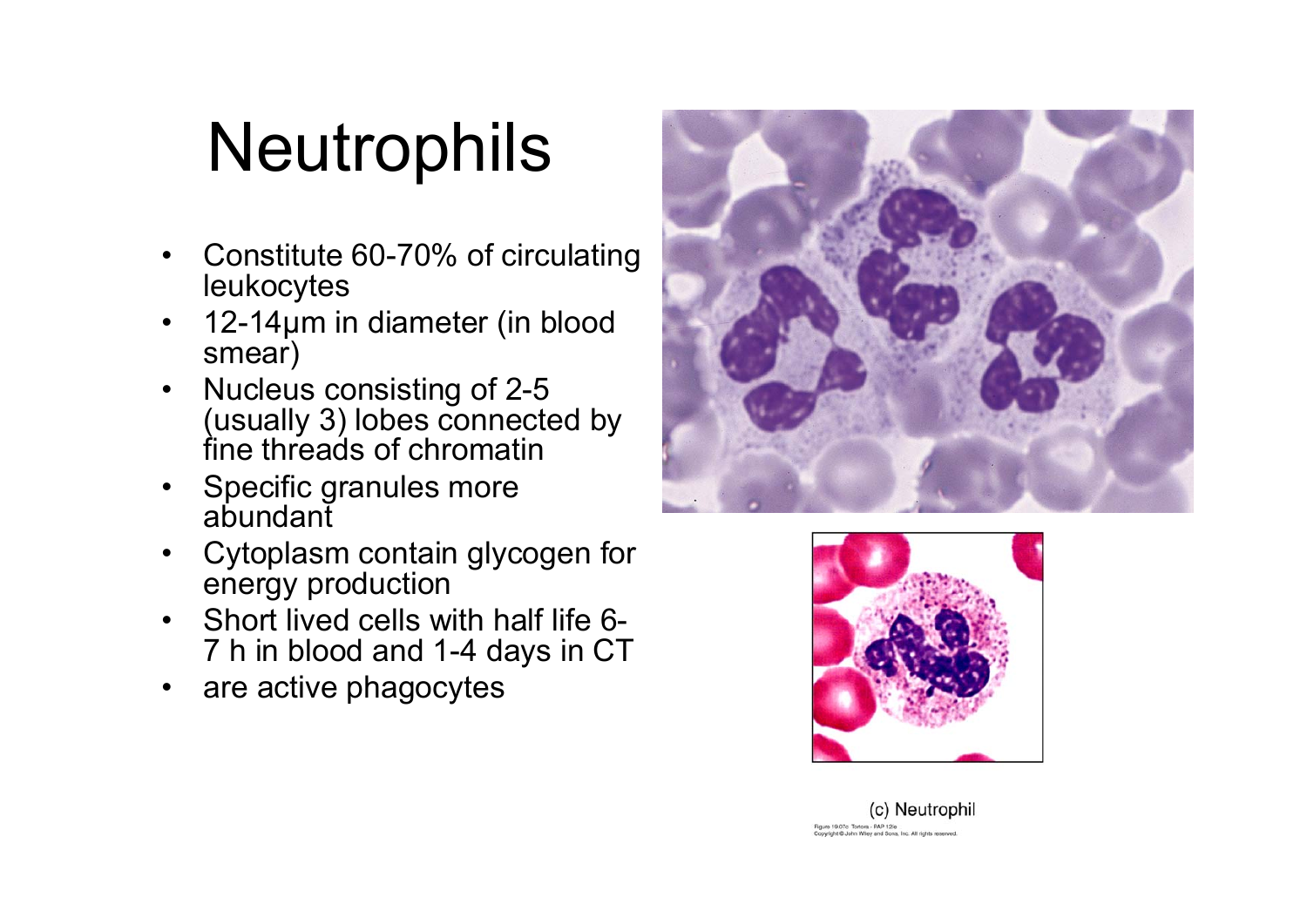## **Eosinophils**

- 2-4% of leukocytes in blood
- Same size as neutrophils in blood
- •Bilobed nucleus
- The main identifying characteristics is the presence of many large and elongated refractile specific granules (about 200/cell) that are stained by eosin



(a) Eosinophil Figure 19.07a Tortora - PAP 12/e Copyright @ John Wiley and Sons, Inc. All rights reserved.

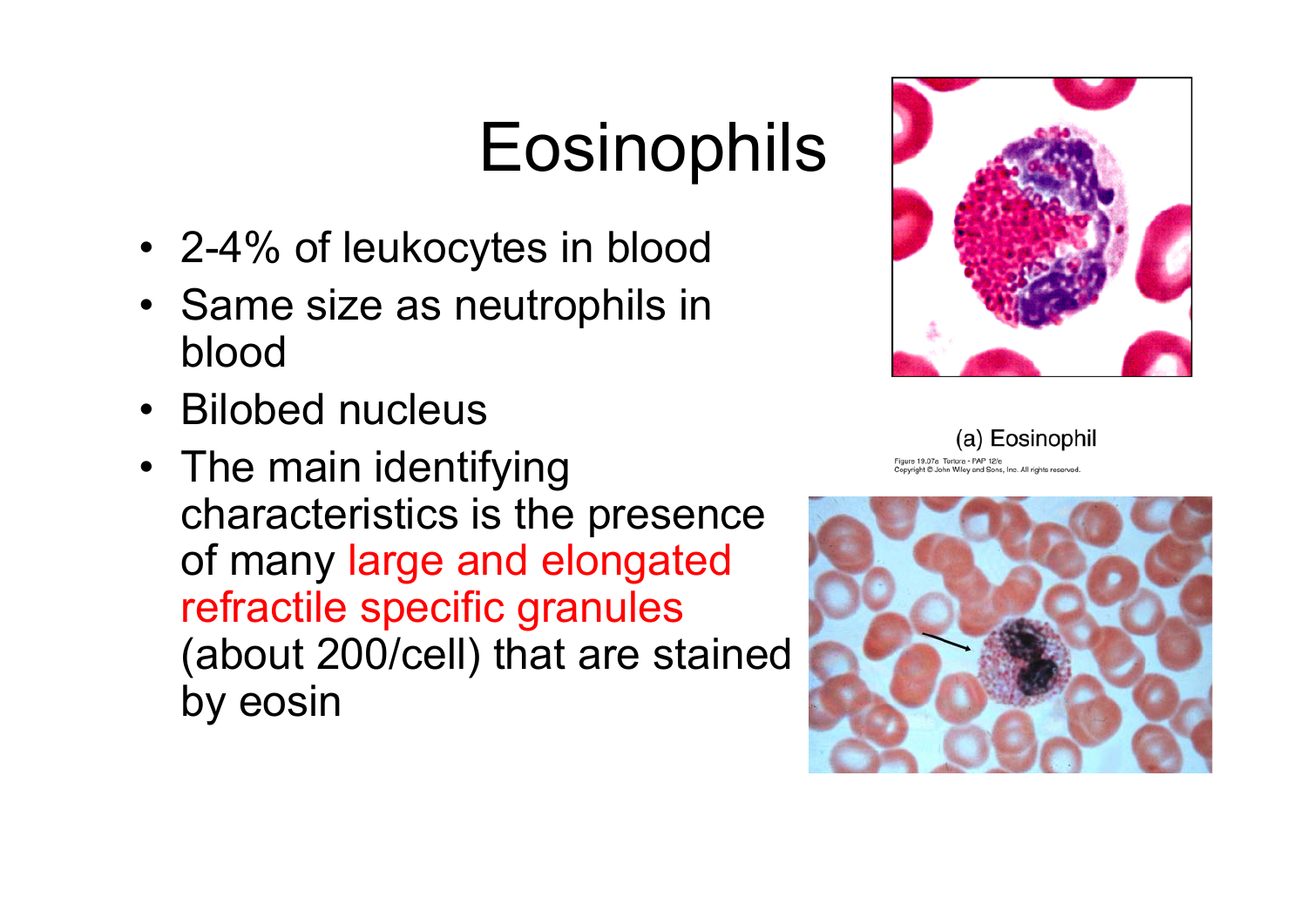## **Basophils**

- $\bullet$ Less than 1% of leukocytes in blood
- 12-15 µm in diameter
- $\bullet$  Nucleus is divided into irregular lobes, but the overlying specific granules usually obscure the division
- The specific granules 0.5 µm in diameter
- • Basophils may supplement the function of mast cells in immediate hypersensitivity reactions by migrating into  $\mathsf{CT}$
- There is some similarity between granules of basophils and mast cells; both are metachromatic and contain heparin and histamine



(b) Basophil Figure 19.07b Tortora - PAP 12/e pyright C John Wiley and Sons, Inc. All rights res

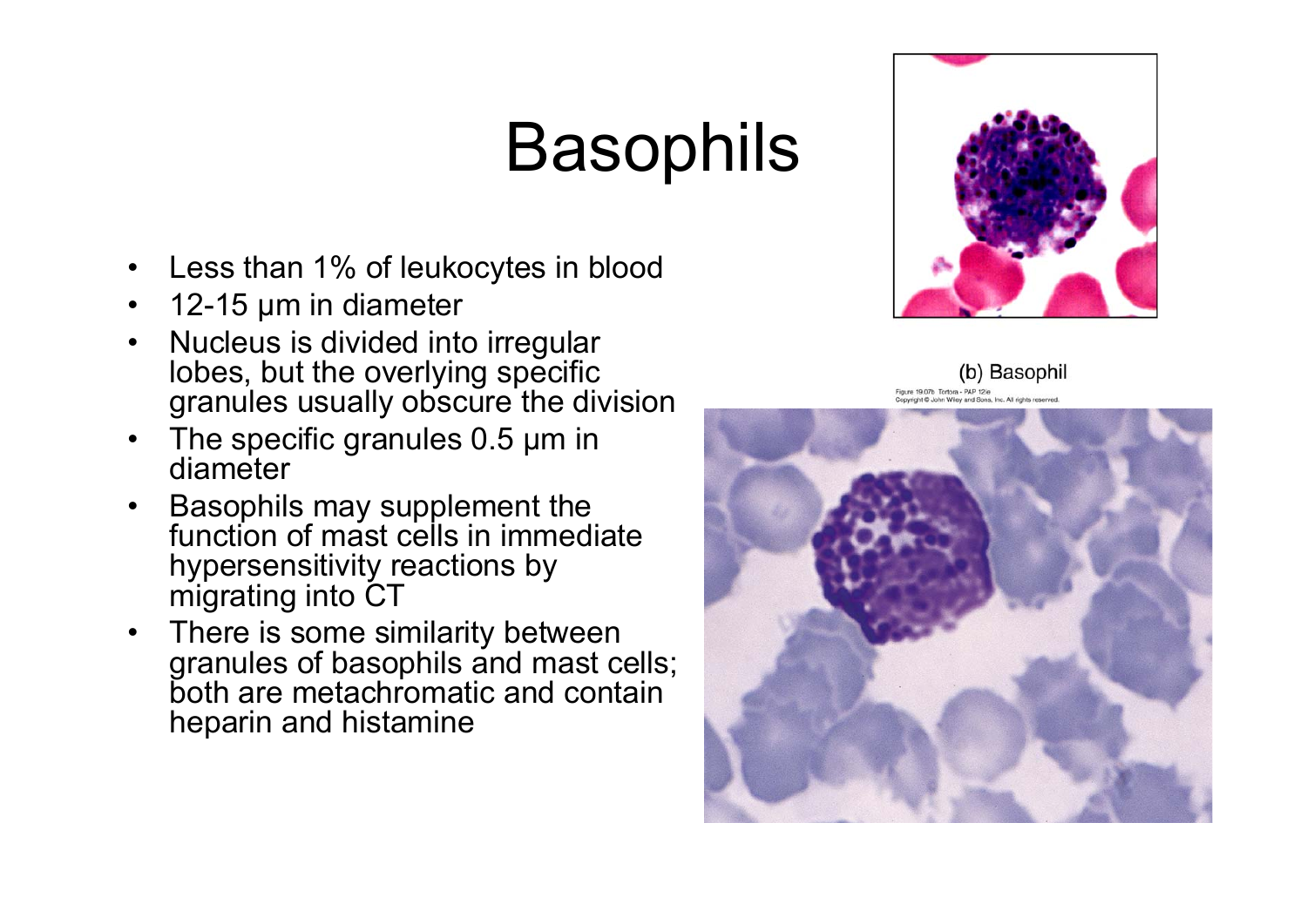- $\bullet$  A family of spherical cells with similar morphological characteristics
- • Small lymphocytes with 6-8 µm in diameter
	- Has spherical nucleus
	- Its chromatin is condensed and appears as coarse clumps
	- Cytoplasm is scanty and appear as thin rim around the nucleus
- • Small number of medium-sized and large lymphocytes with diameter up to 18 µm
- • Vary in life span; some live few days and others survive in the circulating blood for many years
- • The only type of leukocytes that return from tissue back into the blood
- • Lymphocytes are the major soldiers of the immune system
	- B cells destroying bacteria and inactivating their toxins
	- T cells attack viruses, fungi, transplanted cells, cancer cells and some bacteria
	- Natural Killer (NK) cells attack a wide variety of infectious microbes and certain tumor cells

# Lymphocytes

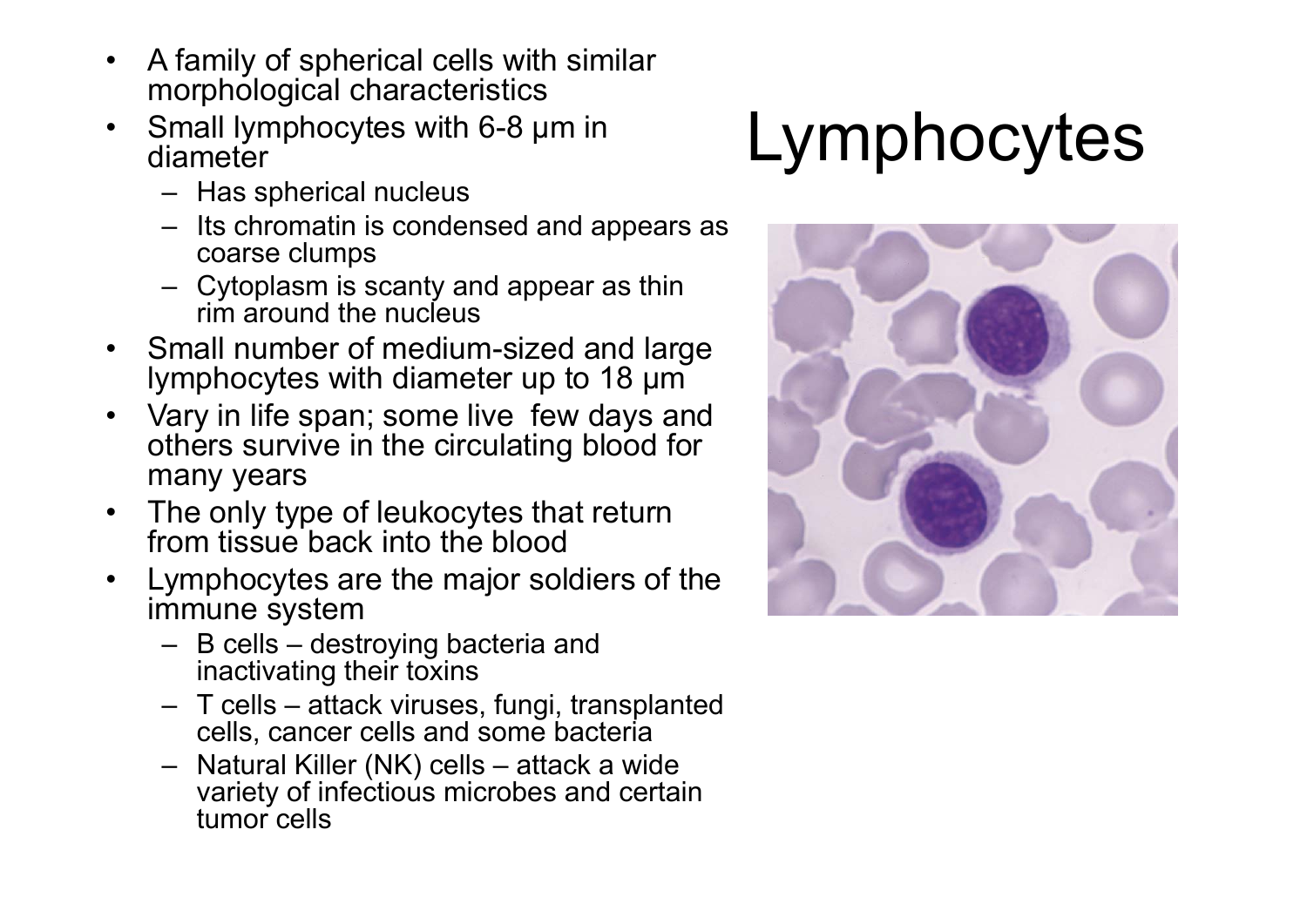## **Monocytes**

- •Bone marrow-derived agranulocytes
- $\bullet$ 12-20 µm in diameter
- • Nucleus is oval, horseshoe or kidney shaped and is generally eccentrically placed
- • The chromatin is less condensed than that of lymphocytes, and so nucleus stain **lighter**
- • Cytoplasm is basophilic and may contain very fine azurophilic granules, which gives cytoplasm a bluish-gray color
- • It is not terminal cell
	- When inters CT, monocytes differentiate into macrophages





(**A**) Monocyte. (**B**) Neutrophil